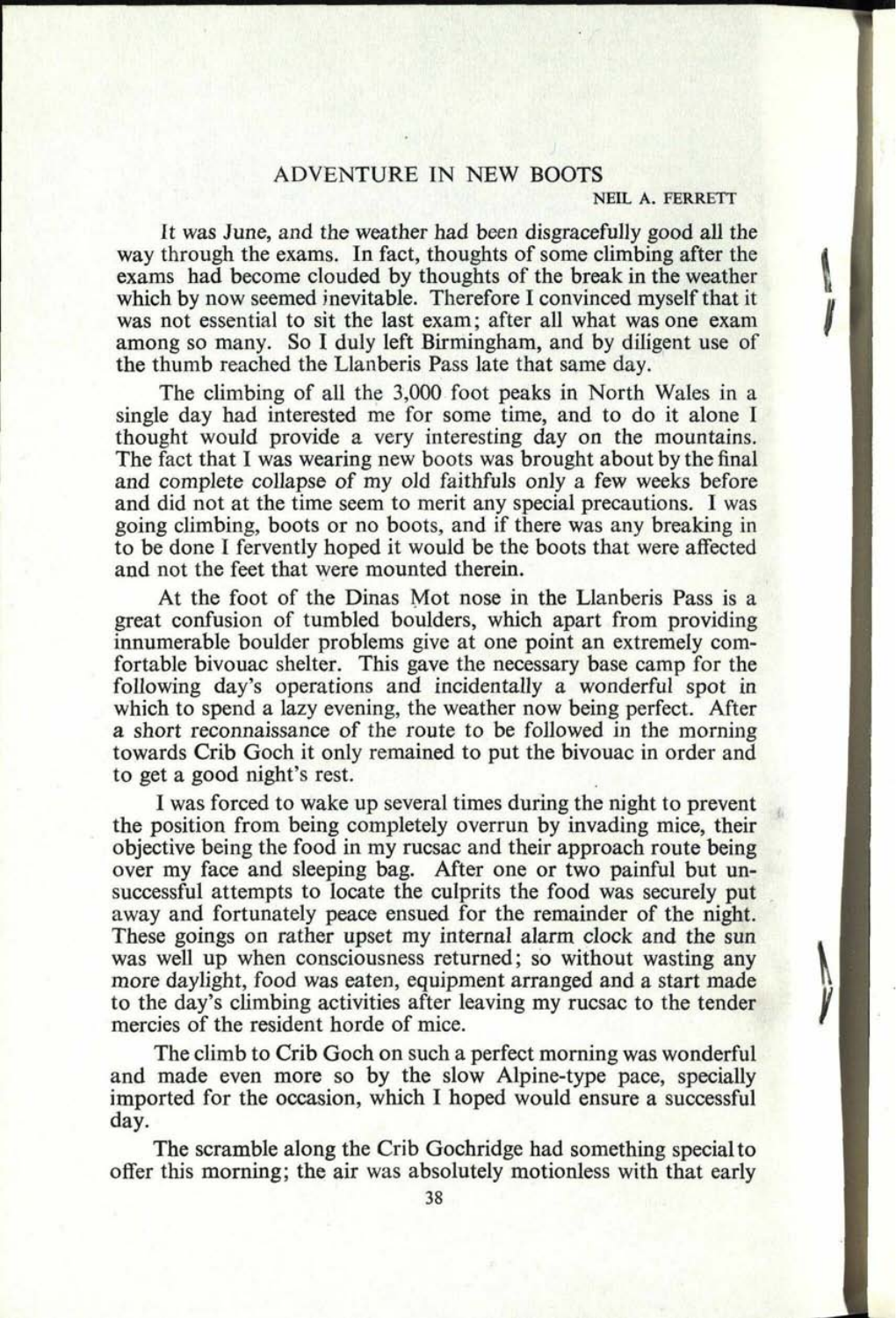morning freshness still in it. A light mist hung in each of the surrounding valleys which with their early morning shadows and lack of any movement gave <sup>a</sup>strangely mysterious air. It might have been another world. The silence was of a quality which can only be experienced on the summits of mountains and only then on rare and privileged occasions. It was a rare and wonderful mountaineering experience which will always stand out among many others and make sense out of the many climbing days frustrated by impossible weather.

<sup>A</sup>small group of tents by Llyn Llydaw, showing no sign of life as they lay there still in shadow, made me realise rather selfishly that the presence of other people up here on the ridge would have spoilt the magic. I was glad I had set out alone on this occasion.

My path led over Crib y Ddysgl on to Snowdon and then without stopping down via Clogwyn station to Nant Peris. My boots had behaved very well to Clogwyn station but as soon as I began running downhill my toes became jammed against the front of the boots and long before the valley was reached even standing with feet pointing downhill was painful. It was therefore with some relief that *<sup>I</sup>*reached the road, and after passing through the still sleeping village, an even greater relief to remove the offending boots and climb up the slopes of Elidyr Fawr in stockinged feet.

On Glyder Fawr the cloud came down to make the conditions seem more normal, and then I met the first person I had seen that morning, making it even more like a normal day on the hills.

The thought of a painful descent to Bwlch Tryfan made me decide on <sup>a</sup>slow climb down rather than a fast scree run, but I left the summit plateau too soon owing tô the cloud and spent a long time climbing across the face of Glyder Fach, arriving at Bwlch Tryfan extremely depressed by the state of my toes. Here fortunately I met a climber equipped with a first-aid kit containing some sticking <sup>p</sup>lasters and was able to make a few necessary but rather inadequate repairs. This boosted the morale somewhat but still made descending very uncomfortable, the descent from Tryfan to Glan Dena taking well over the hour.

Some sympathetic friends staying at Glan Dena helped to revive the flagging spirits with many cups of china tea; some fresh plasters and a soaking in hot water making my feet feel a little more human.

Thus the last section of the expedition was embarked on with still a reasonable chance of success. On the way up to Pen yr Oleu Wen <sup>I</sup>passed several anglers descending from Ffynnon Lloer, the little lake which supplies the water and source of electric power for Glan Dena and which could, it appears, also supply food if carefully tapped.